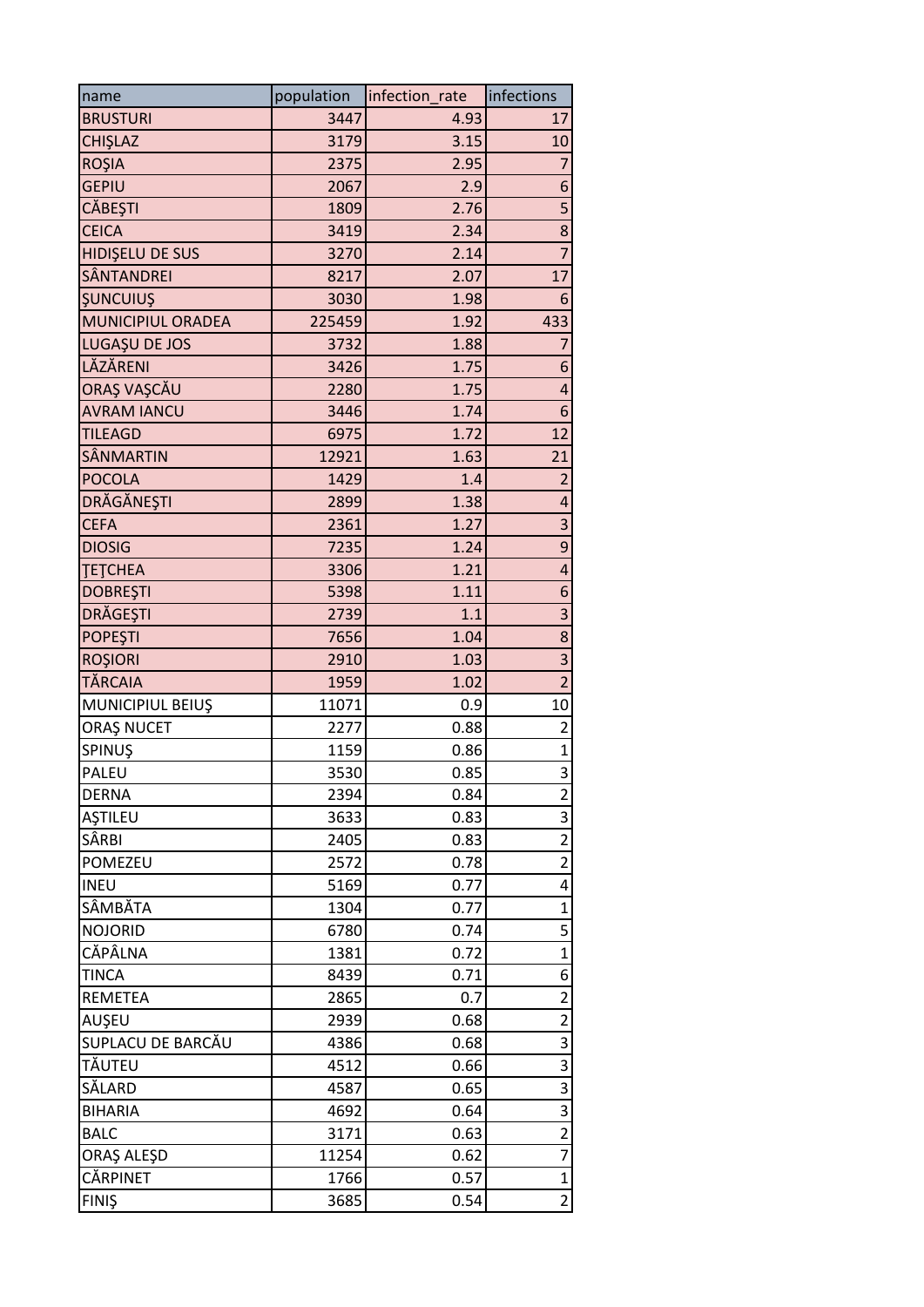| SĂCĂDAT                          | 1912         | 0.52   | $\mathbf 1$             |
|----------------------------------|--------------|--------|-------------------------|
| GIRIŞU DE CRIŞ                   | 3980         | 0.5    | $\overline{2}$          |
| ORAȘ SĂCUENI                     | 12582        | 0.48   | 6                       |
| CÂMPANI                          | 2294         | 0.44   | $\mathbf{1}$            |
| <b>CURĂȚELE</b>                  | 2386         | 0.42   | $\mathbf{1}$            |
| MUNICIPIUL MARGHITA              | 17453        | 0.4    | $\overline{7}$          |
| MĂGEȘTI                          | 2615         | 0.38   | $\overline{1}$          |
| <b>BUDUREASA</b>                 | 2766         | 0.36   | $\overline{1}$          |
| <b>OLCEA</b>                     | 2768         | 0.36   | $\mathbf 1$             |
| <b>ABRAM</b>                     | 3009         | 0.33   | $\mathbf{1}$            |
| <b>RIENI</b>                     | 3034         | 0.33   | $\mathbf{1}$            |
| MUNICIPIUL SALONTA               | 18852        | 0.32   | 6                       |
| ORAȘ ȘTEI                        | 7307         | 0.27   | $\overline{2}$          |
| <b>OŞORHEI</b>                   | 7717         | 0.26   | $\overline{\mathbf{c}}$ |
| VADU CRIŞULUI                    | 3982         | 0.25   | $\overline{1}$          |
| <b>BUNTEŞTI</b>                  | 4373         | 0.23   | $\mathbf 1$             |
| <b>BORŞ</b>                      | 4452         | 0.22   | $\mathbf{1}$            |
| <b>BATĂR</b>                     | 5682         | 0.18   | $\overline{1}$          |
| ORAȘ VALEA LUI MIHAI             | 10648        | 0.09   | $\overline{1}$          |
| ABRĂMUT                          | 3092         | 0      | 0                       |
| <b>BOIANU MARE</b>               | 1237         | 0      | 0                       |
| <b>BOROD</b>                     | 3897         | 0      | 0                       |
| <b>BRATCA</b>                    | 4708         | 0      | 0                       |
| BUDUSLĂU                         | 2049         | 0      | 0                       |
| <b>BULZ</b>                      | 2041         | 0      | 0                       |
| CETARIU                          | 2149         | 0      | 0                       |
| CHERECHIU                        | 2441         | 0      | $\mathbf 0$             |
| <b>CIUMEGHIU</b>                 | 4645         | 0      | 0                       |
| <b>COCIUBA MARE</b>              | 2877         |        | 0                       |
| COPĂCEL                          |              | 0      |                         |
|                                  | 2058<br>1207 | 0<br>0 | 0<br>0                  |
| CRIȘTIORU DE JOS<br>CURTUIŞENI   | 3933         | 0      | 0                       |
|                                  |              |        |                         |
| <b>HOLOD</b><br>HUSASĂU DE TINCA | 3340<br>2508 | 0      | 0<br>0                  |
| LAZURI DE BEIUŞ                  | 1573         | 0      | 0                       |
| LUNCA                            | 2640         | 0<br>0 |                         |
| MĂDĂRAS                          | 2852         | 0      | 0<br>$\mathbf 0$        |
| PIETROASA                        | 3089         | 0      | 0                       |
| RĂBĂGANI                         | 1985         | 0      | 0                       |
| SĂLACEA                          | 3050         | 0      | 0                       |
|                                  |              |        |                         |
| SÂNIOB                           | 2291         | 0      | 0                       |
| SÂNNICOLAU ROMÂN                 | 2359         | 0      | 0                       |
| <b>SIMIAN</b>                    | 3942         | 0      | 0<br>0                  |
| <b>SINTEU</b>                    | 1078         | 0      |                         |
| SOIMI                            | 2435         | 0      | 0                       |
| TĂMĂŞEU                          | 2106         | 0      | $\mathbf 0$             |
| <b>TARCEA</b>                    | 2676         | 0      | 0                       |
| <b>TOBOLIU</b>                   | 2148         | 0      | 0                       |
| <b>TULCA</b>                     | 2742         | 0      | 0                       |
| UILEACU DE BEIUŞ                 | 1923         | 0      | 0                       |